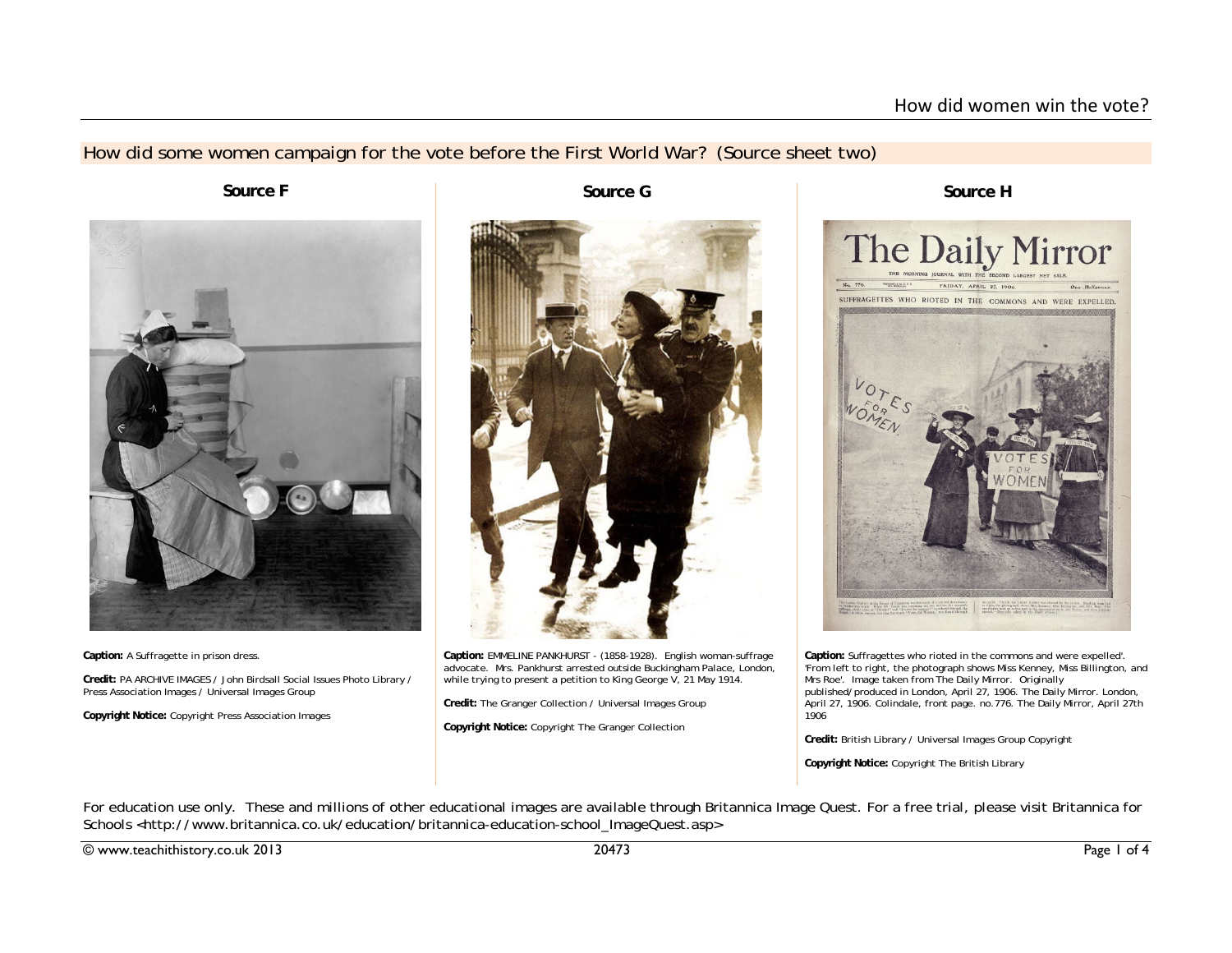How did some women campaign for the vote before the First World War? (Source sheet three)



**Caption:** WOMEN'S RIGHTS: DERBY 1913. - The scene at the Derby moments after militant suffragette Emily Wilding Davison threw herself before the King's horse, 4 June 1913; Miss Davison, who later died of her injuries, and jockey Herbert Jones, who sustained only a broken rib, lie on either side of the fallen horse as the other horses continue around **Credit:** The Granger Collection / Universal Images Group **Copyright Notice:** Copyright The Granger Collection



**Source J** 

Caption: The hunger strikers waving to Christabel Pankhurst from their cells in Holloway Prison, 1909 - By English Photographer - English Artist -<br>Christobel Pankhurst (1880-1958); The fourteen hunger strikers broke panes Collection - WOMEN 19TH AND EARLY 20TH CENTURY - 1909 - sepia photograph **Credit:** Bridgeman Art Library / Universal Images Group **Copyright Notice**: Copyright Bridgeman Art Library

For education use only. These and millions of other educational images are available through Britannica Image Quest. For a free trial, please visit Britannica for Schools <http://www.britannica.co.uk/education/britannica-education-school\_ImageQuest.asp>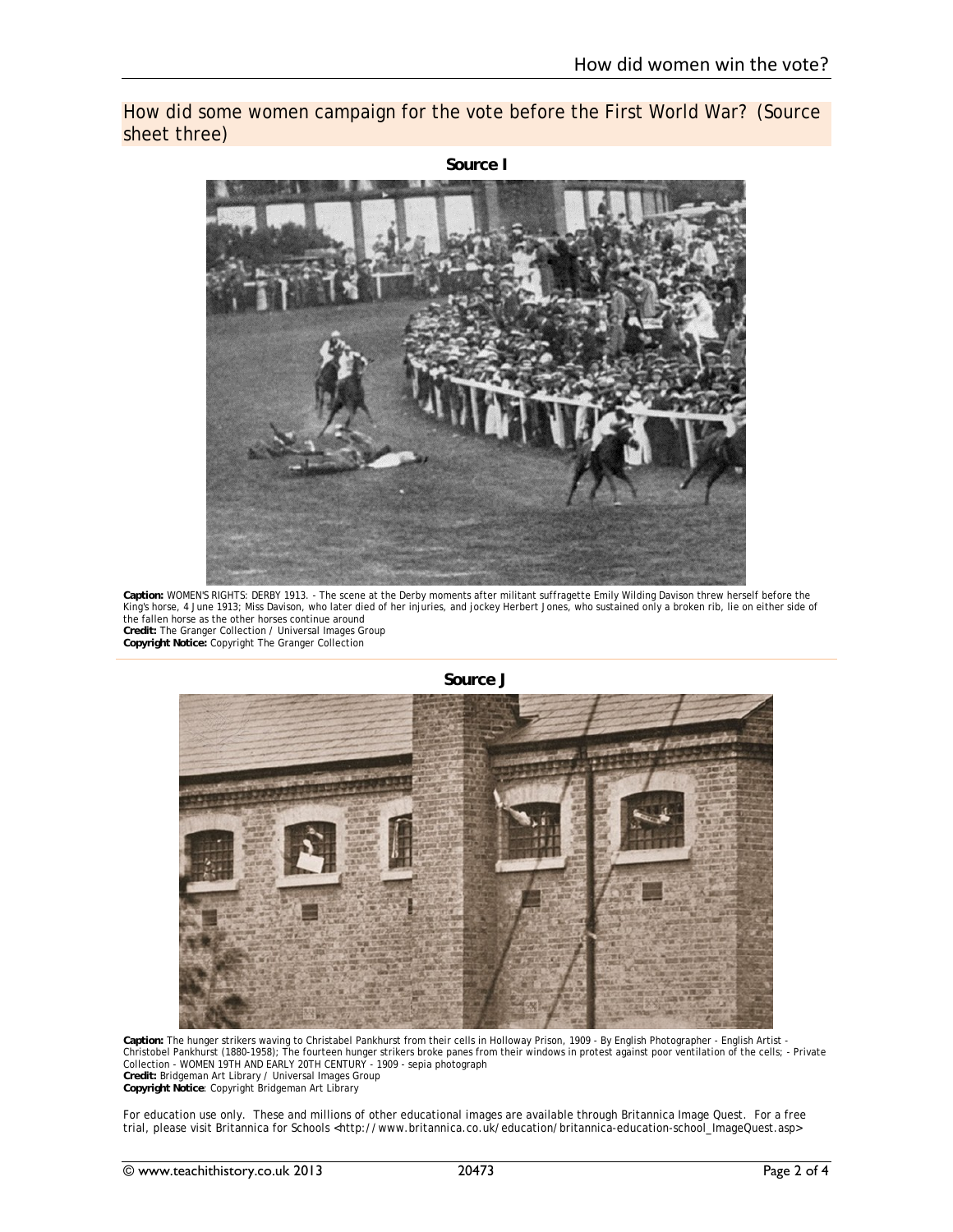## How did women's war work help them to achieve the vote? (Source sheet four)



Caption: British women ambulance drivers. During the First World War, many women drove ambulances in addition Caption: World War One - munition factory making shells, women weighing steel shells and testing their hardness. to their nursing duties. Some risked their lives on the front line in France and elsewhere. **Credit:** LIBRARY OF CONGRESS / SCIENCE PHOTO LIBRARY / Universal Images Group **Copyright Notice:** Copyright Science Photo Library



**Caption:** Women shipbuilders. During the First World War, women took the place of male labourers who had been called away to fight. These English women are working at a shipyard. This image is from the Bain News Service, one of America's oldest news picture agencies, which holds images dating from the 1890s to the 1930s. **Credit:** LIBRARY OF CONGRESS/SCIENCE PHOTO LIBRARY / Universal Images Group **Copyright Notice:** Copyright Science Photo Library



April 1918

**Credit:** Mirrorpix / Universal Images Group **Copyright Notice:** Copyright Universal Images Group



**Caption:** Women Roadsweepers, War Office photographs, 1916 (b/w photo), official War Office photographs; English Photographer, (20th century), English **Credit:** Bridgeman Art Library / Universal Images Group **Copyright Notice:** Copyright Bridgeman Art Library

These and millions of other educational images are available through Britannica Image Quest. For a free trial, please visit Britannica for Schools <http://www.britannica.co.uk/education/britannica-education-school\_ImageQue